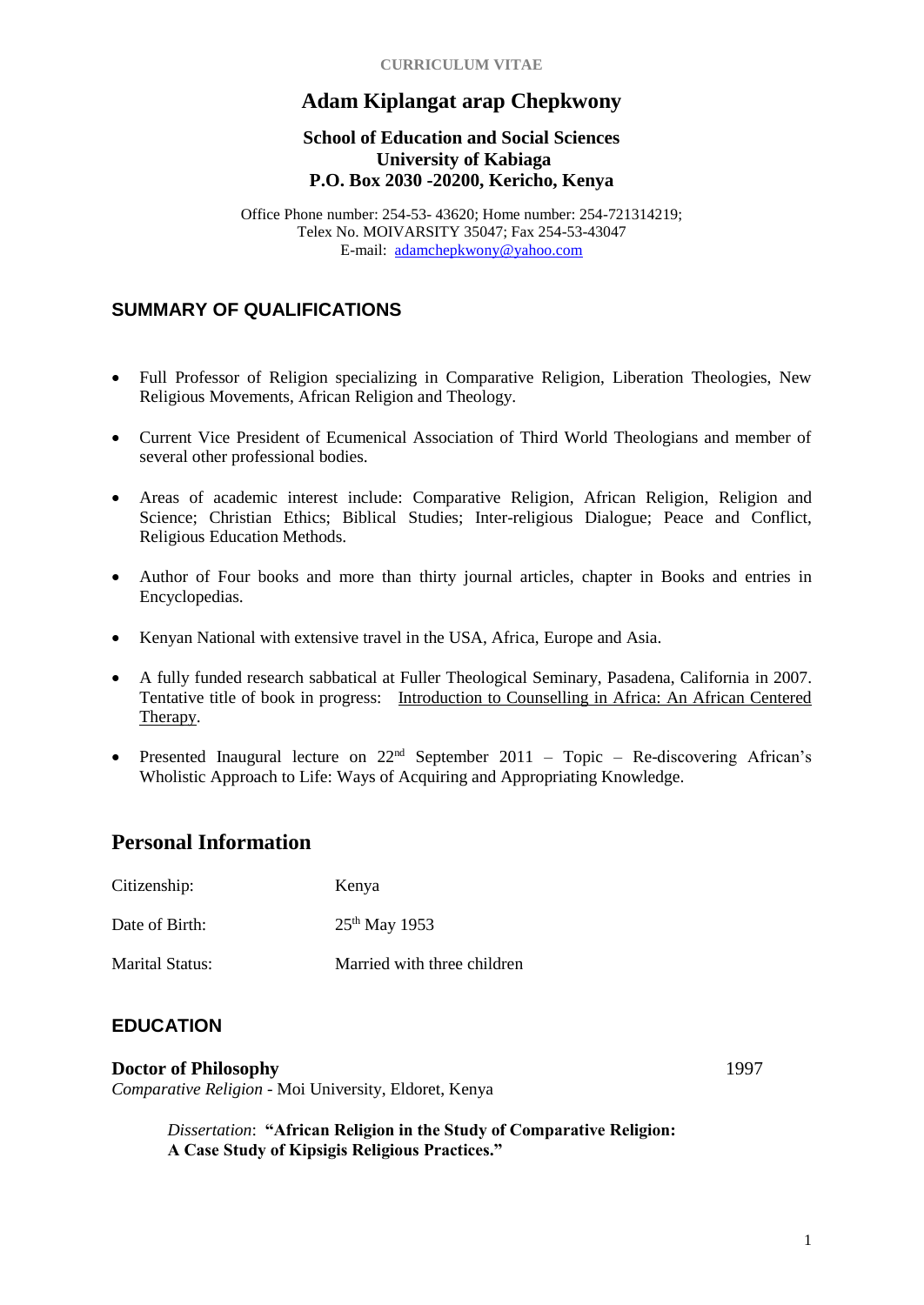| <b>Higher Diploma in Psychological Counseling</b><br>Kenya Institute of Professional Counseling, Eldoret, Kenya                                                                                                                                                                                                 | 2003                           |
|-----------------------------------------------------------------------------------------------------------------------------------------------------------------------------------------------------------------------------------------------------------------------------------------------------------------|--------------------------------|
| <b>Post Graduate Diploma in Education</b><br>University of Nairobi, Nairobi, Kenya<br>Major Project Thesis: "Why is History a Dying Subject in Kenya?"                                                                                                                                                          | 1981                           |
| <b>Master of Arts in Religion</b><br>Theology & Philosophy<br>Asbury Theological Seminary, Wilmore, Kentucky                                                                                                                                                                                                    | 1978                           |
| <b>Bachelor of Arts Degree</b><br>Religion & Psychology<br>Houghton College, Houghton, New York                                                                                                                                                                                                                 | 1976                           |
| East Africa School Certificate (DIVISION – TWO)<br>Cheptenye Secondary School, Kericho, Kenya                                                                                                                                                                                                                   | 1972                           |
| <b>Certificate of Primary Education (31/36Points)</b><br>Kimugu Primary School                                                                                                                                                                                                                                  | 1969                           |
| PROFESSIONAL WORK EXPERIENCE<br><b>Moi University</b><br><b>Eldoret, Kenya</b>                                                                                                                                                                                                                                  |                                |
| <b>Full Professor</b><br>Undergraduate Courses: Introduction to the Study of Religion, Religion and Science, African<br>Traditional Healing and Science.<br>Graduate Courses: Religion and History of Israel, Comparative Religion, Emerging Issues in<br>World Religions, Emerging Issues in African Religion. | $2007$ – Present               |
| <b>Associate Professor</b><br><b>Senior Lecturer</b>                                                                                                                                                                                                                                                            | $2001 - 2006$<br>$1995 - 2001$ |
| Undergraduate Courses: Introduction to the Study of Religion, African Concept of God, New<br>Religious Movements, Contemporary Religious Thought.<br>Graduate Courses: African Ethics and Jurisprudence, Comparative Religion, African Religion<br>and Philosophy, African Church History.                      |                                |

**Lecturer** 1992 - 1994

Undergraduate Courses: History of Religion, African Religion, Religion and Science; Culture, Social Structure and Religion.

Graduate Courses taught: Comparative Religion, Modern Trends in Christian Theology, History of Religions, African Christian Theology.

#### **Tutorial Fellow** 1989 -1991

Undergraduate courses taught: Comparative Religion, Religion and Science, African Religion.

#### **St. Paul's Theological College Kapsabet, Kenya: Visiting Professor**

Taught undergraduate course: History of Christianity 1994

#### **Fuller Theological Seminary, Pasadena, California. USA – Sabbatical Leave 2007**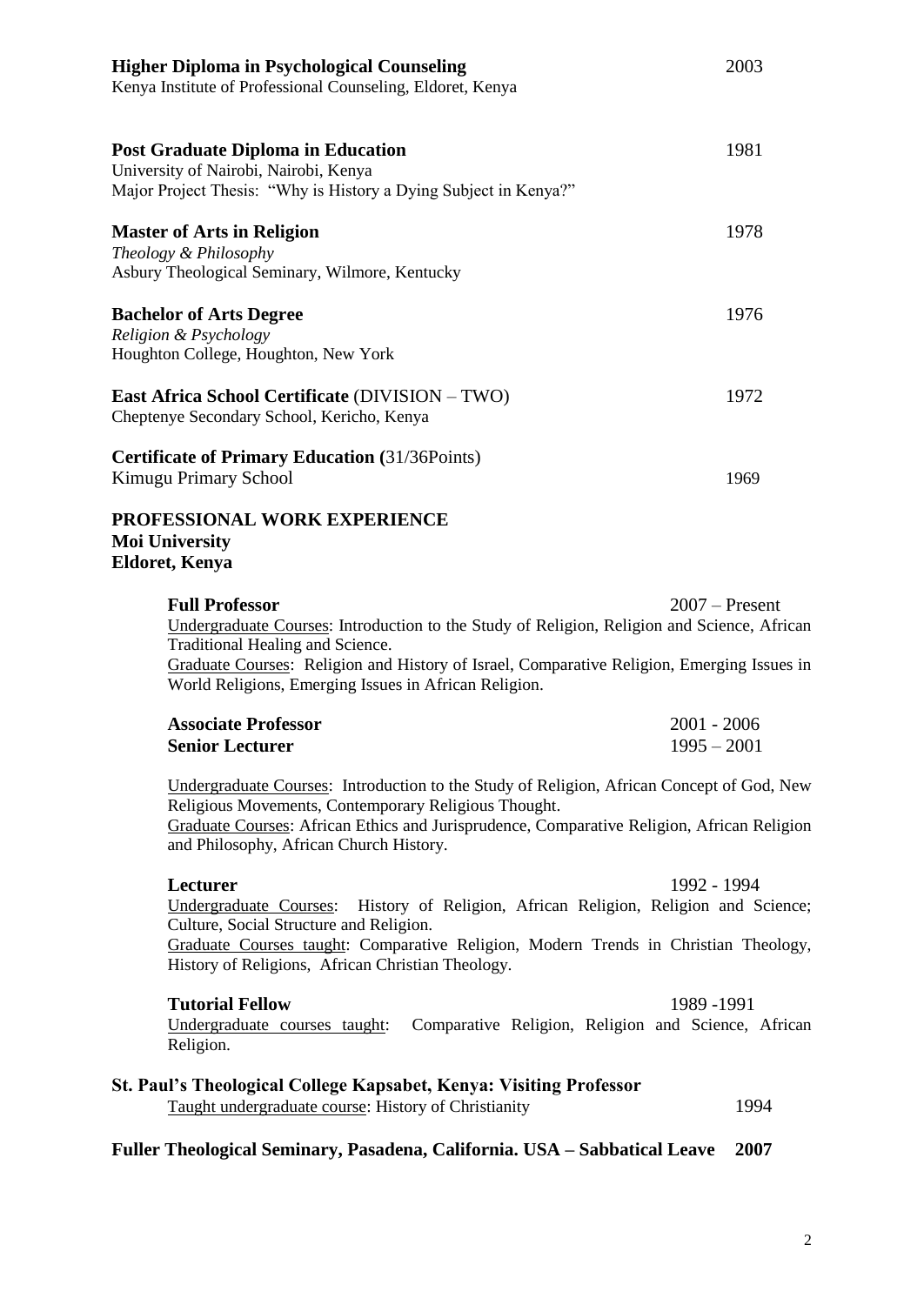#### **UNIVERSITY OF KABIAGA FULL PROFESSOR October 2012 – Present**

# **ADMINISTRATIVE EXPERIENCE**

Member of Board – Chepseon Complex High School (chairperson) 2010 - Present

Member of the Board – Kenya Highland Bible College, Kericho 2007- 2011

**Director, Kongasis Christian Education Center (KACECE)** – Kericho2001 - Present

**Conference Coordinator** - Organized the "Dialogue in Religion and Science International Conference" held at Moi University between 26<sup>th</sup> - 28<sup>th</sup> May, 2006.

| <b>Head, Social Science</b>                                        | <b>University of Kabiaga</b>                                                                                                        | 2013- Present     |
|--------------------------------------------------------------------|-------------------------------------------------------------------------------------------------------------------------------------|-------------------|
| <b>Head, Department of Religion</b>                                | Moi University                                                                                                                      | 1997-2004         |
| <b>Examination Coordinator</b>                                     | Moi University                                                                                                                      | 1989-1997         |
| <b>Syllabus Coordinator</b>                                        | Moi University                                                                                                                      | 1989-1992         |
| <b>Team Leader</b><br><b>Head, Department of Religious Studies</b> | Kenya National Examination Council<br>'O' Level Christian Religious Education<br>Kericho Teacher Training College<br>Kericho, Kenya | 1987<br>1985-1989 |
| <b>Tutor in-charge of Admissions</b>                               | Kericho Teacher Training College                                                                                                    | 1985-1989         |
| <b>Examiner</b>                                                    | Kenya National Examination Council<br>'O' Level Christian Religious Education                                                       | 1979-1989         |
|                                                                    | <b>Teacher Examination Council</b>                                                                                                  | 1986-1988         |

#### **ACADEMIC SUPERVISION - Moi University, Eldoret, Kenya**

**Supervisor of Practice Teachers** - undergraduate Bachelors of Education 1990 – present.

#### **Post-Graduate Supervision –** Masters in Philosophy Thesis

- Dinah Changwony, "The Role of Women in Keiyo Traditional Religious Rites," 1994.
- Mutiti Waithanji "The Street Children Phenomenon: An Evaluation of the Role of Churchbased programs within Nakuru Town, Kenya," 1999.
- Elijah K. Boiywo, "A Critical Appraisal of the Position of Africa Inland Church on Polygamous Converts Among the Tugen of Baringo District, Kenya."
- Esha Mwinyihaji, "The Contribution of Islam Toward Women's Emancipation: A Case Study of Swahili Muslim Women in Mombasa Districa, Kenya", on-going.
- Susan J. Too, "The Impact of Biblical Teaching on Nandi Attitude to Childlessness: A Study of Kilibwoni Division of the Nandi District," on-going.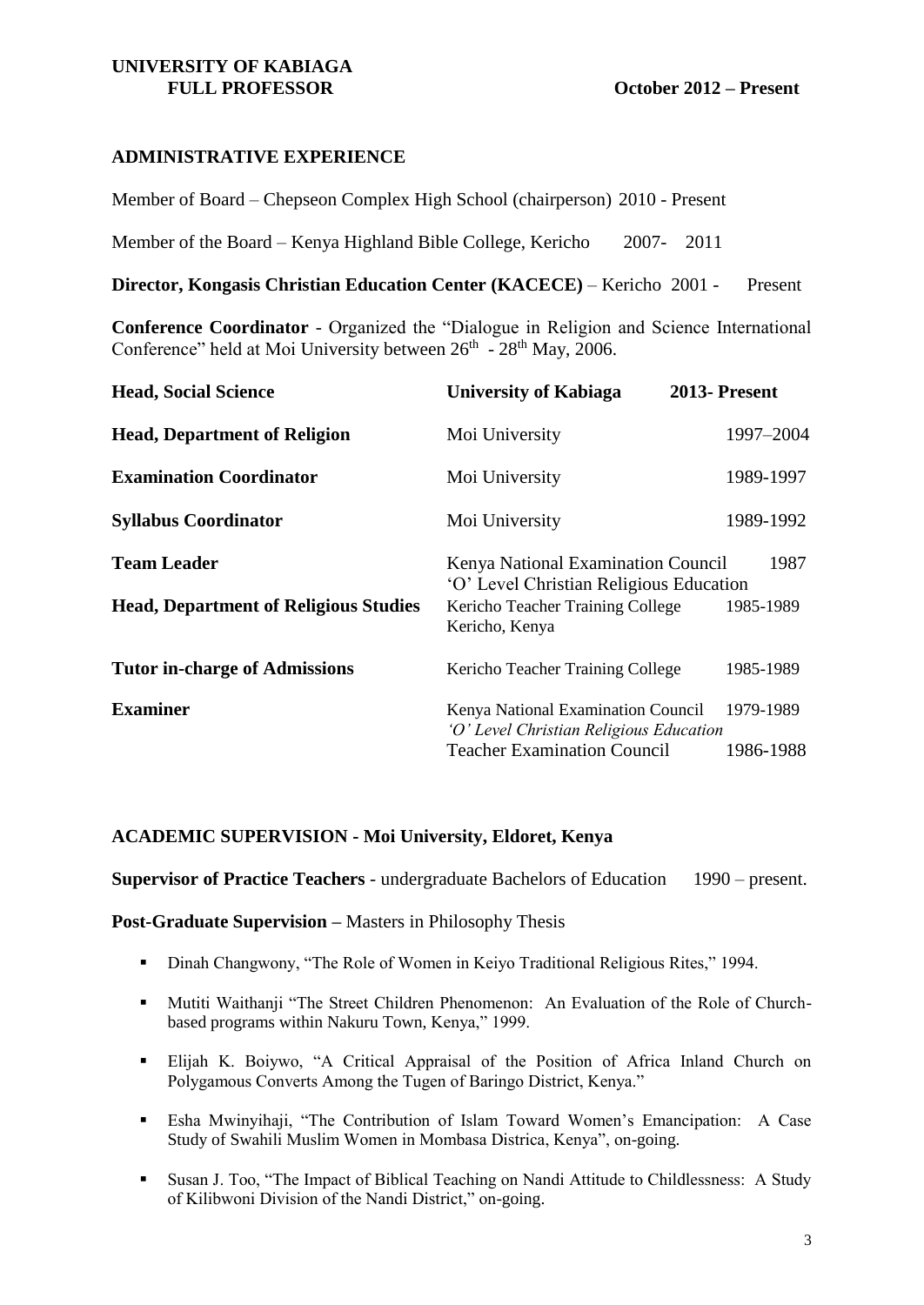#### **Doctoral Supervision –** Doctor of Philosophy Thesis

- Daniel Kandagor, "A Historical Examination of the Roles of Women in the Anglican Church of Kenya: A Case Study of the Diocese of Nakuru, 1961 – 1999".
- Damaris M'Mworia, "The Role of the Church in Dealing with the Problem of Violence Against Women: A Case Study of the Imenti of Kenya."
- Joseph K. A. Koech "The Role of the Holy Spirit as Liberator: A Study of Luke 4:14 30 in the African Context.

#### **External Examiner**

| Uganda Martyrs University, Uganda (Thesis)     | $2011$ - Present |
|------------------------------------------------|------------------|
| Ilorin University, Nigeria                     | $2011$ - Present |
| Makerere University, Uganda                    | $2010$ - Present |
| Makerere University, Uganda                    | $2003 - 2006$    |
| University of Cape Town, South Africa (Thesis) | $2005$ -Present  |

#### **AWARDS AND GRANTS**

**The International Society for Science and Religion - Library Project Award -** St.Edmund's College, Cambridge, UK. - 2011

**Writing Fellowship –** Global Research Institute **-** Pasadena, California **-** 2007

**Local Societies Initiative Supplementary Award** - Metanexus Institute, Philadelphia, Pennsylvania. 2005

**Local Societies Initiative Award** - Metanexus Institute, Philadelphia, Pennsylvania - 2004

**Science and Religion Course Competition Award** - 2002 by Center of Theology and Natural Sciences, Berkeley, California.

**Spalding Trust Grant**, 1994, to undertake Doctor Philosophy of degree at Moi University.

**Moi University Deans Research Grant**, 1993, to undertake Doctor of Philosophy degree, Moi University.

**Postgraduate Scholarship** by University of Nairobi, Nairobi, Kenya, 1980-1981 to undertake Postgraduate Diploma in Education.

#### **International Scholarship**

Asbury Theological Seminary, Wilmore, Kentucky, 1976-1978 to undertake Masters of Arts in Religion.

#### **Foreign Student Scholarship**

Houghton College, Houghton, New York 1974-1976 to undertake Bachelor of Arts degree.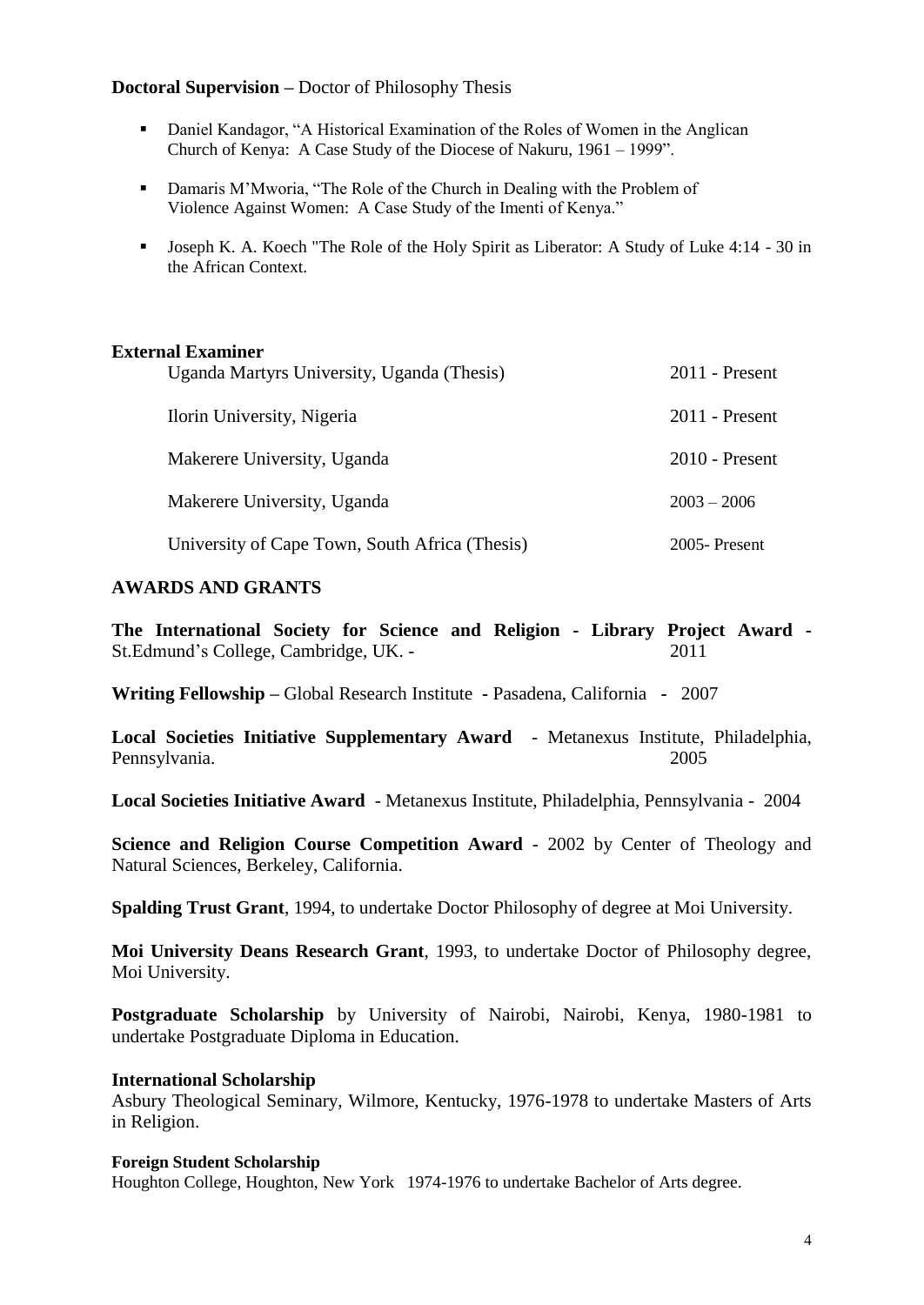#### **George and Grace Lee Christian Service Scholarship**

Houghton College Houghton, New York 1974-1976 to undertake Bachelor of Arts degree.

**Lion Scout** – The highest scouting award in Kenya, 1971.

#### **CONFERENCE PRESENTATIONS/SEMINAR PAPERS**

International Center for Learning Seminar 1975-1976, Buffalo, New York, March, 1976. *Awarded Certificate of Achievement in Administration.*

Naret Annual Conference, Kenamai, Kenya April 1980, Mombasa, Kenya

Annual History Conference, Kenya Technical Teachers College Nairobi, Kenya, August, 1980.

Learning Resource Center Seminar, Kericho Teachers Training College, Kericho, Kenya December, 1983. Sponsored by the Kenya Ministry of Education.

Education Seminar held at Kericho Teachers College, Kericho, Kenya, August, 7<sup>th</sup> \_ 8<sup>th</sup> 1983 Sponsored by Kenya Ministry of Education Science and Technology.

Seminar: Primary Colleges Lecturer's Seminar, Limuru Conference and Training Center, September 17<sup>th</sup> 1983, Kenya

New Trends in Christian Education Seminar: Guest Facilitator – Dr. Ulrich Becker, March 1988. Nairobi, Kenya

"African Theologies: An Analysis and Assessment", Departmental Seminar, Moi University, Paper No.4, August 1991.Eldoret, Kenya

Desktop Writing Workshop, Moi University, August 1992.Eldoret, Kenya

**"African Religion: Its Relevance to the study of World Religion."** D.Phil. proposal presented on 25th September 1992 to School of Social Cultural Seminar. Moi University, Eldoret, Kenya

**"How 'Primitive' is African Religion?"** Departmental Seminar, Moi University Paper No.17, December 1992, Eldoret, Kenya

*Vivekananda Vision 2000* Seminar held at Nairobi, Kenya on 27th March 1993.

"The contribution of Vivekananda to World Spirituality" Seminar held at the University of Nairobi, Kenya, July 1993.

"The Theologians We Need in the Reconstruction of a Just Africa" EATWOT National Conference, held at Branken – Hurst, Limuru, Kenya, August 1993.

**"The Role of Church in the Era of Democratization"** Department of Religion Seminar, Moi University, Eldoret, Kenya, November, 1993.

Seminar on Planning, programming, Guide lines and preparation of Development plans and Forward Budgets for Key Personnel of Moi University, Midwest Hotel, Kericho, 5th November, 1993.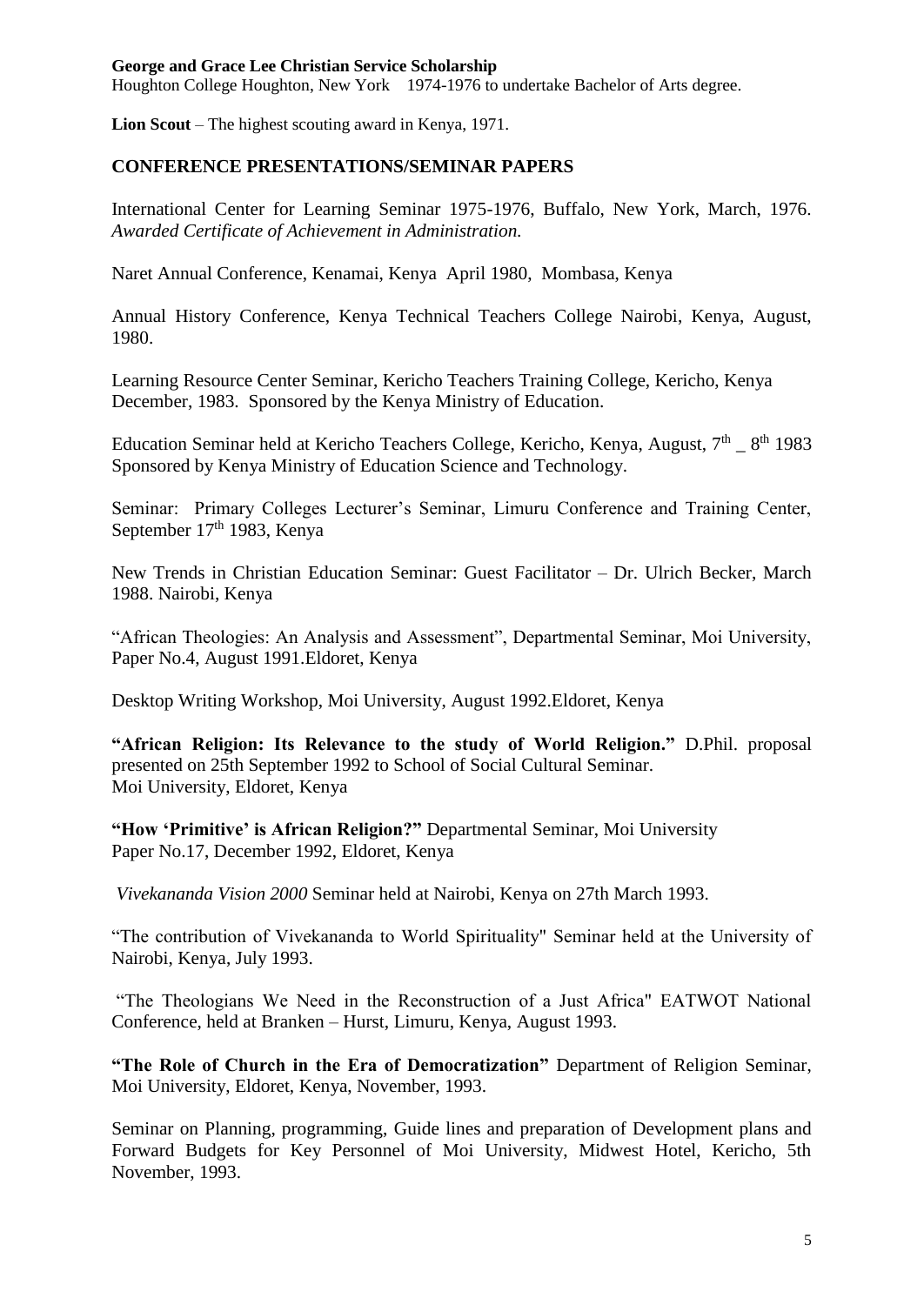Association of Theological Institute in Eastern Africa Staff Institute 1994: April 6th – 10th, 1994, held at Cardinal E. Nsubuga Conference Center, Kampala, (Uganda).

**"The Midwifery function of the church in Democratic Politics",** EATWOT – Kenya chapter, on 30th September 1994, at Ufungamano House, Nairobi, Kenya.

"Religious Interpretations of Aids: Its Implications and Dangers" 16<sup>th</sup> African Health Science Congress, 6th – 10th February 1995 at Nairobi, Kenya.

Hindu – African Traditions seminar, held at University of Nairobi, Kenya on 16th August 1995.

Association of Theological Institute in Eastern Africa Staff Institute 1996, April 10th – 16th 1996 held at Tanzanite Hotel, Arusha, Tanzania.

**"The Changing Dimensions of Circumcision",** Department of Religion Seminar, 20th June 1996.

**"Is AIDS God's Wrath?"** Presented at OSSREA (Kenya Chapter) Conference held at Bongo Hotel, Kitale, Kenya on the theme: "Assessment of Social, Economic and Political Development in Africa since 1960", July 1996

**"The Role of Theologians in the Reconstruction of a Just Africa"**, presented at the Pan-African Theological Conference, Pretoria, South Africa, September 9th – 13th, 1996.

**"Africa Traditional Democracy: With Special Reference to the Kalenjin Community of Kenya".** Presented at the Ecumenical Symposium of Eastern African Theologians held at Sagana, Kenya, March 13th – 16th, 1997.

**"The missing link in Africa's imported Western Democracy"**, presented at Moi University, Department of Religion Seminars, May, 1997.

**"The Challenges Facing Religion in the Contemporary Society: An Introductory Background."** Presented at a seminar held at Moi University, August 14th, 1997.

EATWOT Kenya Chapter held on 31-10-1997 at Ufungamano House, Nairobi, Kenya.

**"Culture and Poverty Alleviation in Africa"** Presented at the Ecumenical Symposium of Eastern African Theologians held at Sagana, Kenya, 28 – 29 March 1998.

**"The Unheeded Cries of the Forgotten National Sages: The Vision of a Bright Kenya in the 21st Century"** Presented at Asis Hotel, Eldoret, Kenya, on the theme "Missed Opportunities."  $2 - 4$  July 1998.

**"Ethnicity, Politics and Conflicts in Africa."** Presented at EATWOT National Conference held at the Resurrection Garden, Nairobi, Kenya, from 28th July 1998 to 1st August 1998.

Bahai Faith Seminar held at Kunste Hotel, Nakuru, Kenya, and 16th – 17th October 1998.

**"African Religion and Inculturation Theology: The Challenges of the 21st Century",**  Presented at the Ecumenical Symposium of Eastern African Theologians held at Sagana, Kenya, 25th – 28th March, 1999.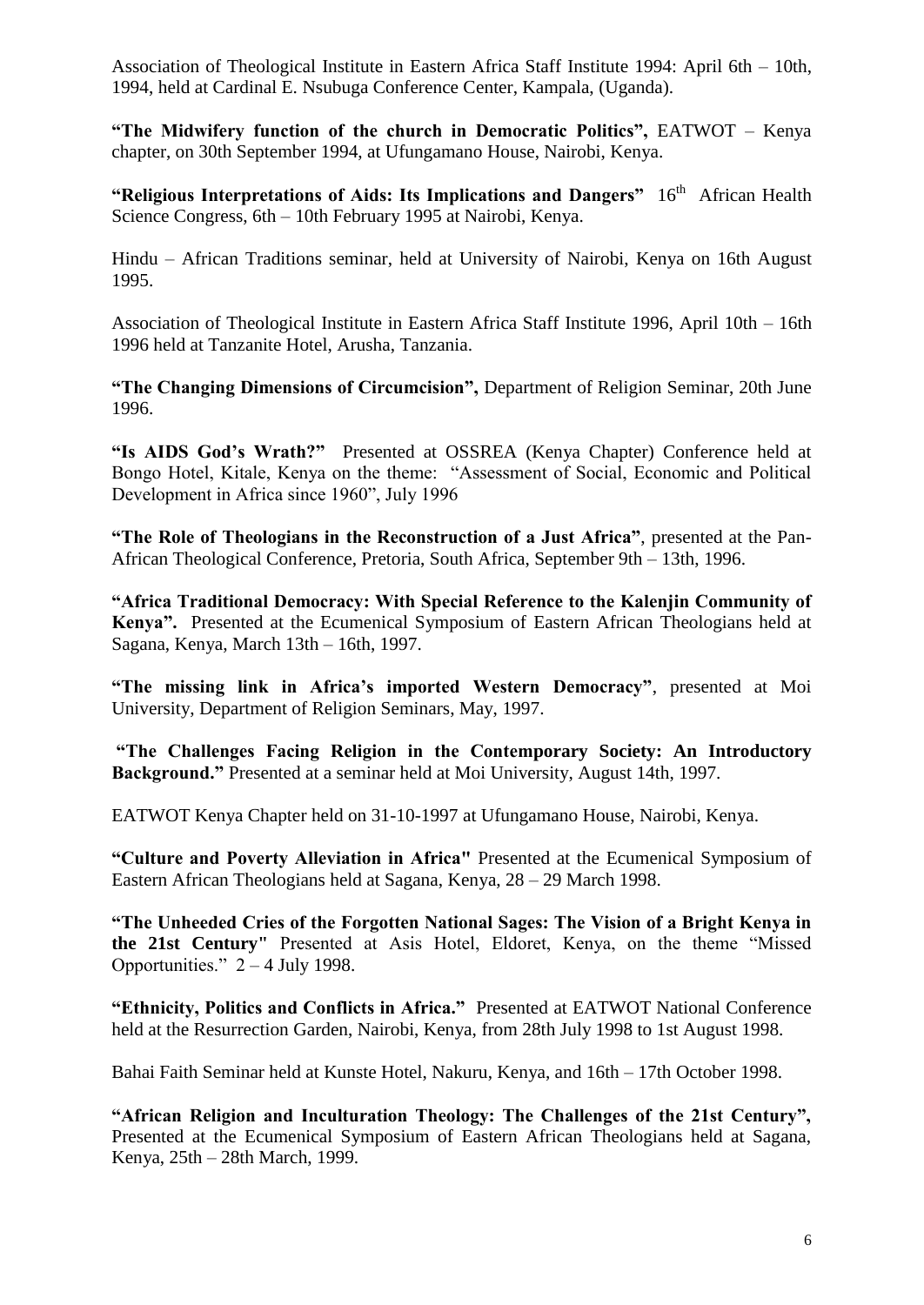**"The Teaching of African Religion in Tertiary Institution in East Africa",** presented at the Association for the Study of Religion held at Amani Centre Nairobi, 27th - 31st July, 1999.

**"Global Ethics: The Contributions of Indigenous Religions",** 3rd Parliament of World Religion held at Cape Town, South Africa, 3rd - 8th December, 1999.

Attended the launching of Eastern African Association of Biblical Studies held at Diamese Sisters, Nairobi on 24th March 2000.

**"New Age Movement: A Challenge to the Church in the 21st Century"** presented at the Ecumenical Symposium of Eastern African Theologians held at Bethany House, Sagana, Kenya on 6th - 9th April, 2000.

Attended the launching of Africa Association of the Study of Religion (East African Chapter) held at Amani Center on 12th May 2000.

**"A Historical Connection of Kipsigis-Jewish Traditions"** presented at the 18th Quinquennial Congress of the IAHR held at Elangeni Holiday Inn, Durban South Africa on 5th - 12th August 2000.

**"EATWOT: Its Mission and Vision in the 3rd Millennium"** presented at EATWOT National Conference held at Diamese Sisters, Nairobi on 31st August - 1st September 2000.

Attended an International Seminar on International Public Service and Culture of Peace, organized by Interreligious and International Federation for World Peace at Grand Regency Hotel, Nairobi on 11th - 12th November 2000.

**"Religion and Environment: Lessons from African Spirituality"** presented at ATWS Conference (Kenya Chapter) held at Sirikwa Hotel, Kenya on 15th - 17th November 2000.

**"Developing Tulwab Kipsigis for Cultural Tourism"** presented at ATLAS Africa Conference held at Whitesands Hotel, Mombasa on 13th - 15th December 2000.

**"The Body of Christ has AIDS - Towards an Understanding"** presented at the Ecumenical Symposium of Eastern African Theologians held at Bethany House, Sagana, Kenya on 29th March - 1st April 2001.

**"Eschatology from an African Perspective"** presented at the Center of Theology and Natural Science, Berkeley, California, U.S.A in a workshop held between 8th to 13th June 2001

**"Religion in Kenya and United States of America: Comparative Study of Contrasting Perspective"** presented at the University of Cape Coast, Ghana Between 8th - 11th May 2002.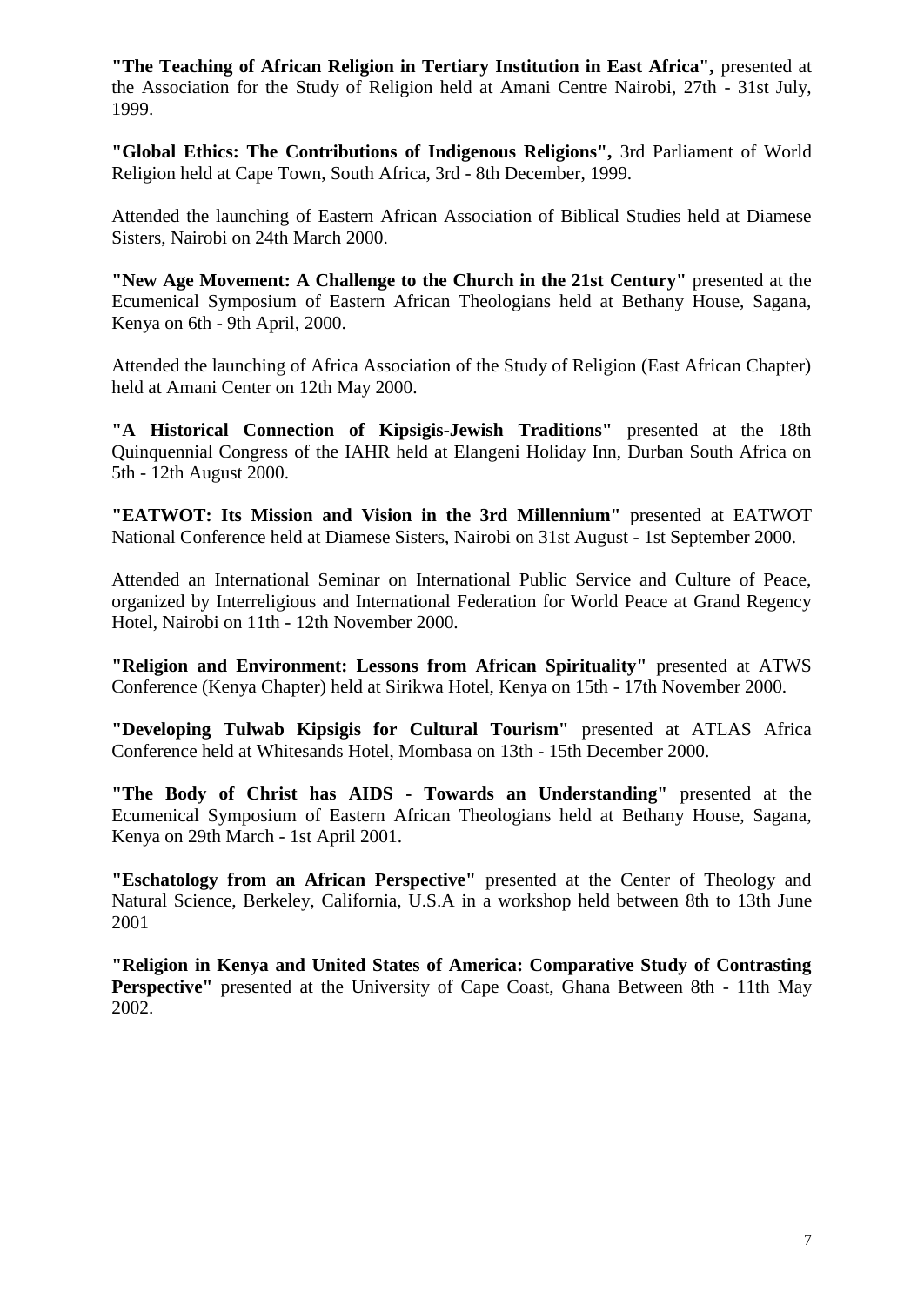**"African Traditional Medicine in Partnership with Western Medicine in Kenya"** Presented at the Network Conference held between  $7<sup>th</sup>$  -  $12<sup>th</sup>$  September 2002 at Sirikwa Hotel, Eldoret, Kenya

**"African Medicine: A Challenge to Christians Today"** Presented at the Ecumenical Symposium of Eastern Africa Theologians held at the Bethany House, Sagana, Kenya Between  $3<sup>rd</sup>$  -6<sup>th</sup> April 2003.

**"Building A Culture of Peace through Reconciliation - An African Perspective"**  presented at the National Council of Churches, Kenya (NCCK) Conference held at KCB Conference Center between  $19<sup>th</sup>$  to  $22<sup>nd</sup>$  April 2003.

**"Forgiveness: The Way to Reconciliation"** Presented at EATWOT Conference held at Damese Sisters, Nairobi Between 15<sup>th</sup> - 16<sup>th</sup> August 2003.

Attended a Conference on the theme Contesting Religion Religions Contested held at Emory University, Atlanta, Georgia, and U.S.A on November 19 - 21, 2003.

Attended the American Academy of Religion Conference at Atlanta, Georgia, U.S.A on November 22 - 25, 2003

**"Re-Visiting the Role of Africa Women in Peace and Conflict Management"** Presented at a Conference of the Program in Religion, Conflict and Peace Building Sponsored by the Joan B. Kroc Institute for International Peace Studies, University of Notre Dame, held in April 1 - 3, 2004 at Nile Resort, Uganda.

**"African Religion and the African States"** Presented at the Ecumenical Symposium of Eastern Africa Theologians held at Cardinal E. Nsubuga Conference Center, Kampala, (Uganda) between March 27 -30, 2004.

**"Re-Visiting the Role of Africa Women in Peace and Conflict Management"** Presented at the International Association of History of Religions (IAHR) Conference held in Tokyo, Japan between  $24<sup>th</sup> - 30<sup>th</sup>$  April 2005.

**"Religion and Science in Africa: Living Double Lives"** presented at the Annual Metanexus Institute of Science and Religion, Philadelphia, U.S.A between  $4<sup>th</sup>$ -  $8<sup>th</sup>$  June, 2005

**"New Age Movement: A Challenge to the Church in the 21st Century"** Presented at Amecea Gaba Publication Writers Conference, Gaba Institute, Eldoret on 5<sup>th</sup> - 6<sup>th</sup> May 2006.

**"ESEAT: Its Role and Mission"** Presented at the World Forum of Theology and Liberation Conference held in Nairobi on  $16<sup>th</sup> - 19<sup>th</sup>$  Jan. 2007.

American Academy of Religion Conference at San Diego, CA USA, held on November 17 – 20, 2007

.

**"Development and Challenges of Pastoral Care in Africa**"Presented at the ESEAT Conference on Twenty Years of Doing Theology in Africa held in Eldoret, on 21st-24<sup>th</sup> March 2007.

Metanexus Conference , Transdisciplinarity and the Unity of Knowledge: Beyond the Science and Religion Dialogue, at Philadelphia, Pennsylvania USA, June 2 – 6, 2007.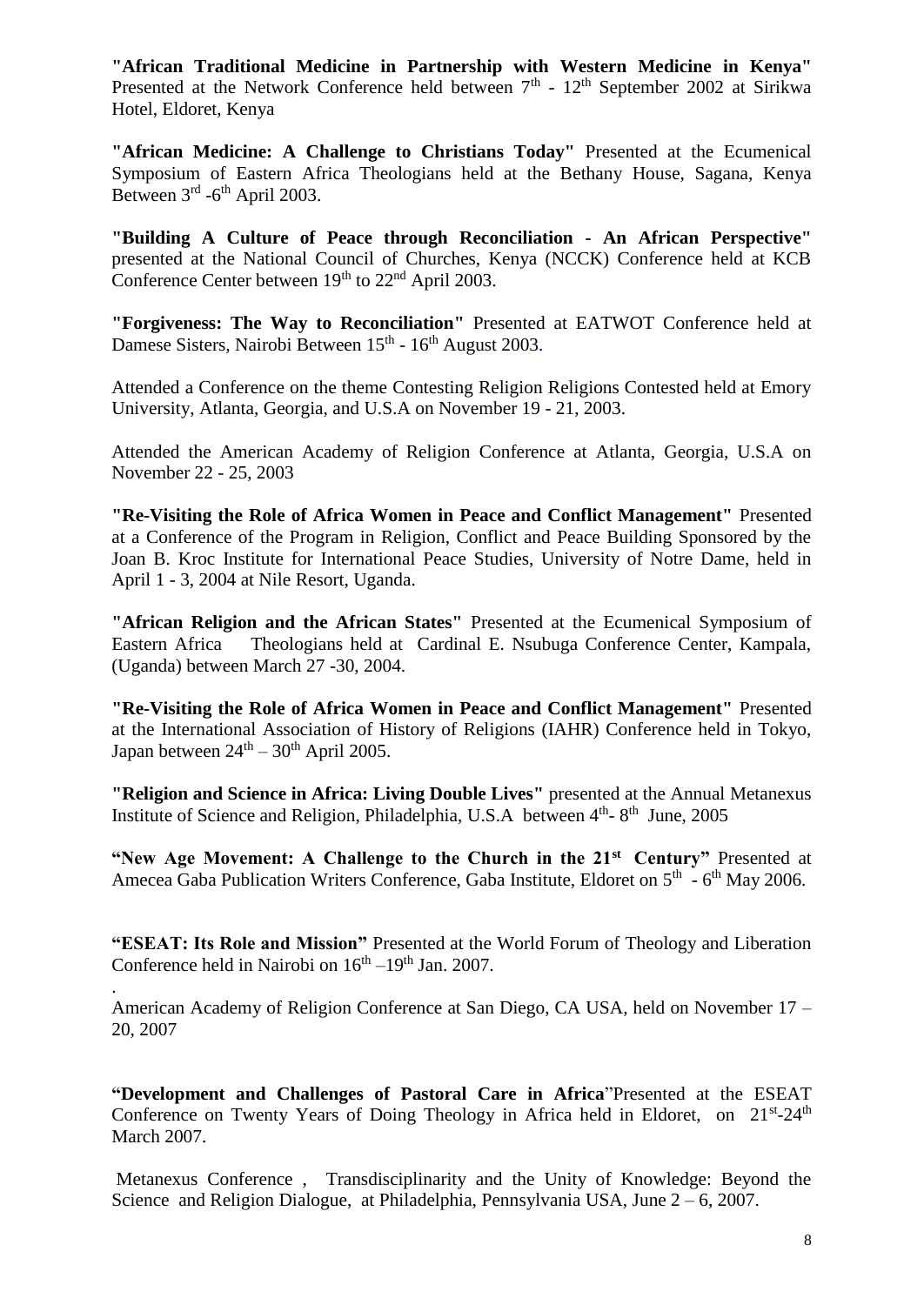**"Leadership Crisis in the Kenya"** Presented at the ESEAT Conference on Peacebuilding and Reconciliation, held in Eldoret,  $26<sup>th</sup> - 28<sup>th</sup>$  March 2009).

**"African Traditional Counselling : The Case of the Maasai People of Kenya"** Presented at the The Moi University 5<sup>th</sup> Annual International Conference held at MTL Main Campus on  $4<sup>th</sup>$  -  $7<sup>th</sup>$  August 2009.

Ecumenical Symposium of Eastern Africa Theologians held at Jinja, Uganda between March 27 -30, 2009.

**"HIV and AIDS in Rural Setting: A case of Good Practice among the the Pokot"**  Presented at Ecumenical Association of Third World Theologians (EATWOT): African Region Conference on Contextual Theology in Dialogue with Society—Good Practice in the Response to HIV and AIDS held at Corat Africa, Nairobi, on  $20^{th} - 23^{rd}$  Feb. 2011.

**"African Worldview: African Wholistic Approach to Life" Presented at the EATWOT Conference held at Jogaktra, Indonesia on the 22nd – 30th April 2012.** 

# **PUBLICATIONS**

#### **Books**

Adam K. arap Chepkwony, (ed.,) *Religion and Health in Africa: Reflections for Theology in the 21st Century* (Nairobi: Paulines Publications Africa, 2006).

Adam K. arap Chepkwony and Michael M. Ntabo, (ed.,) *Dialogue in Religion and Science: An African perspective* (Eldoret: Moi University Press, 2009).

Adam K. arap Chepkwony and Peter M. Hess, (ed.,) *Human Views of God: Variety not Monotony* (Eldoret: Moi University Press, 2010).

Adam K. arap Chepkwony, *Re-discovering African Wholistic Approach to Life: Ways of Acquiring and Appropriating Knowledge* (Moi University Press, 2011).

Forth Coming Book currently with the publishers entitled, *Introduction to African Centered* 

*Therapy: Counselling Brewed in a Pot* by Moi University Press.

#### **Articles/Chapters in Books**

Adam K. arap Chepkwony, **"Theological Trends in Africa***" African Ecclesial Review*, 34:1 (February, 1992) 2 – 17. For a modified and revised version of this article, see "Theological Trends in Africa" *Asbury Theological Journal*, Vol.49, No.1 (Spring 1994), 23 –34.

Adam K. arap Chepkwony, **"Love: The Organizing Principle of World Spirituality."** *The Journal of Religious Studies*, Vol.XXIV (Spring 1994) 136 – 144.

Adam K. arap Chepkwony, **"Church and Democracy: A Personal Reflection."** *African Ecclesial Review*, 36.5 (October 1994) 312 – 328.

Adam K. arap Chepkwony, **"The Aged: An Endangered Species in the Modern Society."**  *African Christian Studies*, Vol.10, No.4 (December 1994), 14 – 28.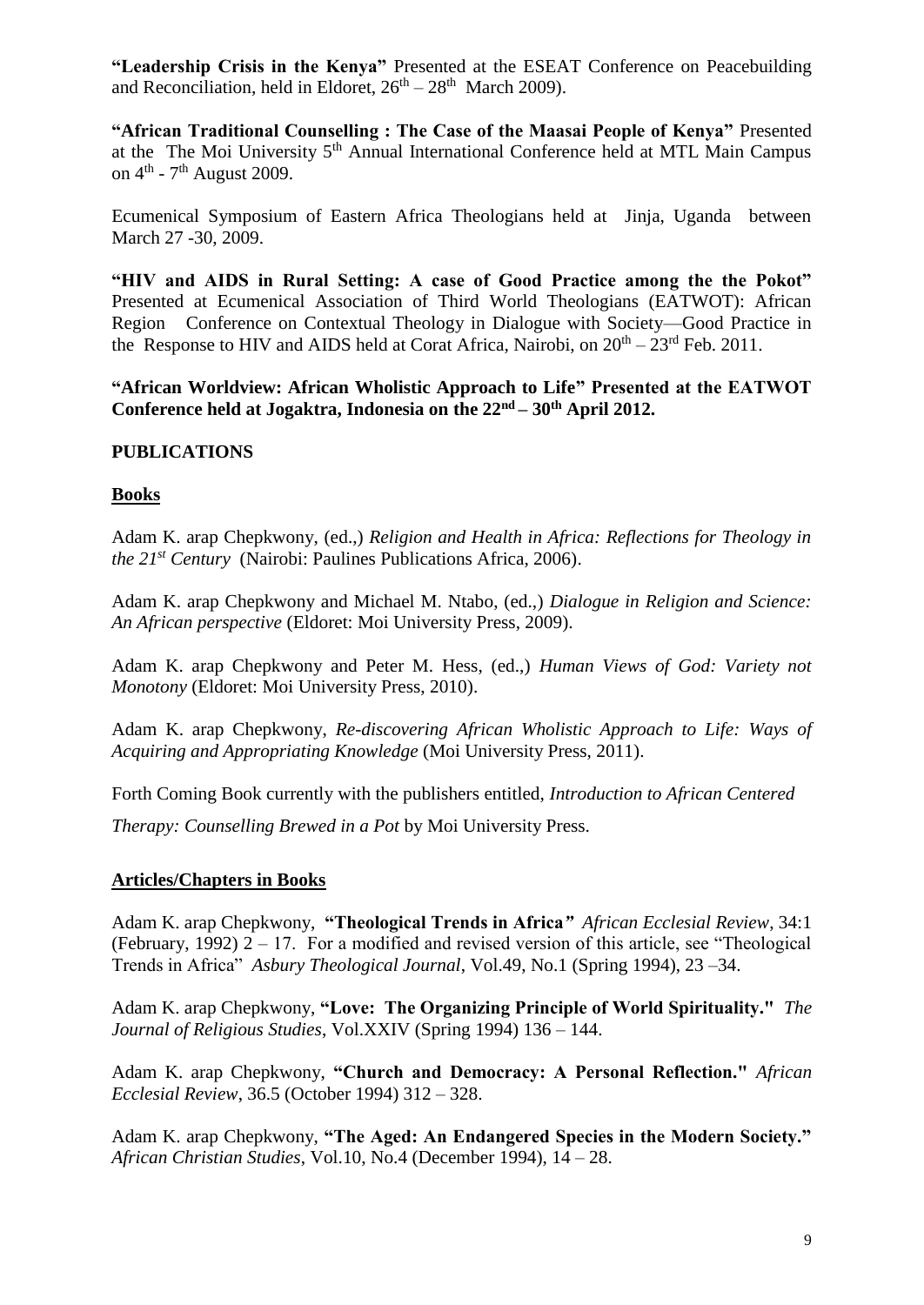Adam K. arap Chepkwony, **"The Youth: A Challenge to the Church in Africa Today."**  *African Ecclesial Review* 38.1 (February 1996), 26 – 42.

Adam K. arap Chepkwony, **"The Role of Theologians in the Reconstruction of a Just Africa."** *Journal of Black Theology in South Africa*, Vol.10, No.2 (November 1996), 36 – 49.

Adam K. arap Chepkwony, **"Political Pluralism in Africa"** in *Theology of Reconstruction: Exploratory Essays* (Nairobi: Acton Publishers, 1999), 243-257.

Adam K. arap Chepkwony, **"Religion and Democracy in Africa"** in *Democracy and Reconciliation* (Nairobi: Acton Publishers, 1999), 98 – 116.

Adam K. arap Chepkwony **"Gender, Identity and Modernism: The Kipsigis Experience."** *Theologia Viatorum– Journal of the Faculty of Theology,* University of the North, 1998, 108 – 127.

Adam K. arap Chepkwony, **"Sabbath Keeping Among the Kalenjin: A Critical Response to Ngetich's View"** *Journal of Adventist Thought in Africa,* Vol. 4, No 1 (February 2001).

Adam K. arap Chepkwony, **"Christianity and Ethnicity"** in *Quest for Abundant Life in Africa*: (Nairobi: Acton Publishers, 2001), 140 - 157.

Adam K. arap Chepkwony, **"An African Approach to the Acquisition of Wealth and Dealing with Poverty"**, in Peter Kanyandago (ed.) *The Cries of the Poor in Africa: Questions and Responses for African Christianity*. ( Kasubi: Marianum Publishing Company Ltd., 2002), 9 - 32

Adam K. arap Chepkwony, **"Coping with Death in an African Perspective"** In *Quest for Integrity in Africa*: (Nairobi: Acton Publishers, 2003), 34 – 56.

Adam K. arap Chepkwony, **" Christian and Traditional African Attitudes Towards HIV/AIDS, "***African Ecclesial Review* 46:1 (March 2004), 55 – 66

Adam K. arap Chepkwony, **"Building A Culture of Peace through Reconciliation: African Traditional Perspective"** in Mary Getui and Musyimi *Overcoming Violence: A Faith Based Response* (Nairobi: NCCK 2003), 51 - 62.

Adam K. arap Chepkwony, **"Religious Education in Tertiary Institutions in East Africa"**  in *Religions in East Africa under Globalisation:* (Nairobi: Acton Publishers 2004)

Adam K. arap Chepkwony, **"African Religion and Science"** in P. Ade Dopamu and others, *African Culture, Modern Science and Religious Thought* ( Ilorin, Nigeria: ACRS, 2003), 152 - 162

Adam K. arap Chepkwony, **"arap Koilegei Kipnyole**", in Phyllis G. Jestice, (ed.,) *Holy People of the World: A Cross-Cultural* Encyclopedia (Santa Barbara, California: ABC, CLIO Publishers, 2005), 66 - 67.

arap Chepkwony, **"Birech, Ezekiel Kiprop"** in Phyllis G. Jestice, (ed.,) *Holy People of the World: A Cross-Cultural* Adam K. Encyclopedia (Santa Barbara, California: ABC, CLIO Publishers, 2005), 125.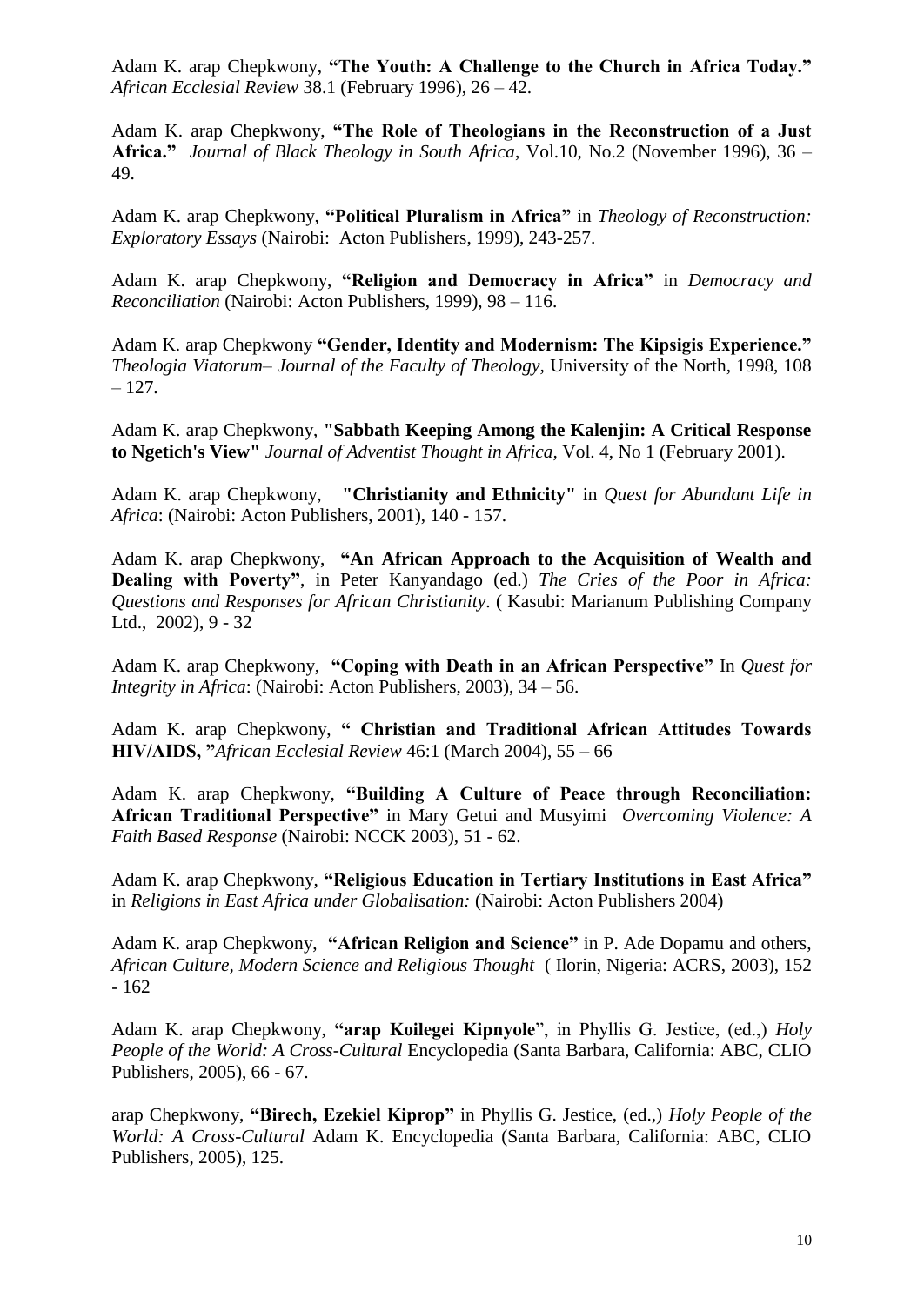Adam K. arap Chepkwony, **"Mugeni Bargetuny"**, in Phyllis G. Jestice, (ed.,) *Holy People of the World: A Cross-Cultural* Encyclopedia (Santa Barbara, California: ABC, CLIO Publishers, 2005), 606.

Adam K. arap Chepkwony, **"African Religion, the Root Paradigm for Inculturation Theology : Prospects for the 21st Century",** in Nahashon W. Ndungu and Philomena N. Mwaura (eds.,) *Challenges and Prospects of the Church in Africa* (Nairobi: Paulines Publication Africa, 2005), 13 – 53.

Adam K. arap Chepkwony, **"Social and Religious Experience in Tokyo"** *AASR Bulletin* (No. 23, May 2005), 28 – 30.

Adam K. arap Chepkwony, **"Healers and Healing in an African Spirituality"** Forthcoming in *Encylopedia of* Science*, Religion and Society: History, Culture, and Controversy.*  M.E Sharpe Publisher, 2006.

Adam K. arap Chepkwony, **"Healing and the Environment in an Africa Spirituality"**  Forth-coming in *Encylopedia* in Forth-coming Science, *Religion and Society: History, Culture, and Controversy.* M.E Sharpe Publisher, 2006.

Adam K. arap Chepkwony, **"Healing Practices in African: Historical and Theological Considerations"** in Adam K.arap Chepkwony, (ed.,) *Religion and Health in Africa: Reflections for Theology in the 21st Century* (Nairobi: Paulines Publications Africa, 2006)

Adam K. arap Chepkwony **"Religion and Science: Living 'Double' Lives in Africa"** in Nehemiah Nyaudi and Kennedy Onkware (eds.,) *Science and Human Values: Essays in Science , Religion and Modern Ethical issues.* (Eldoret: Zapf Chancery, 2006), 173 – 187.

Adam K. arap Chepkwony**,** "**African Religion and the African States**" in Peter Gichure and Diane Stinton eds.,, *Religion and Politics in Africa: Theological Reflections in the 21st Century*. (Nairobi: Paulines Publications, Africa, 2008) 17 – 33.

Adam K. arap Chepkwony, "**Moral Values from an African Perspective**" in Mary N. Getui ed., *Responsible Leadership in marriage and Family*.(Nairobi: Acton Publishers, 2008), 14 - 24.

Adam K. arap Chepkwony and Roselyne Sugut, "**Counselling and Health Care of children in Africa** " in Adam K. arap Chepkwony and Michael M. Ntabo, (ed.,) *Dialogue in Religion and Science: An African perspective* (Eldoret: Moi University Press, 2009), 153 - 161

Adam K. arap Chepkwony "**Eschatology and world Religions: The Example of the Kipsigis of Kenya"** in Adam K. arap Chepkwony and Peter M. Hess, (ed.,) *Human Views of God: Variety not Monotony* (Eldoret: Moi University Press, 2010), 33 – 41

Adam K. arap Chepkwony, "**Development and Challenges of Pastoral Care in Africa**" in Laurenti Magesa ed., *Africa Theology comes of Age: Revisiting Twenty Years of the Theology of the Ecumenical Symposium of Eastern African Theologians (ESEAT),* (Nairobi: Paulines Publications, Africa, 2010), 70– 83.

Adam K. arap Chepkwony, "**An African Response to Urban Ministry in Africa**" in Chinwe M.A. Nwoye ed., *Urban Monistry in Africa: Theological Reflections for the 21st Century,* (Nairobi: Paulines Publications, Africa, 2010), 30 -45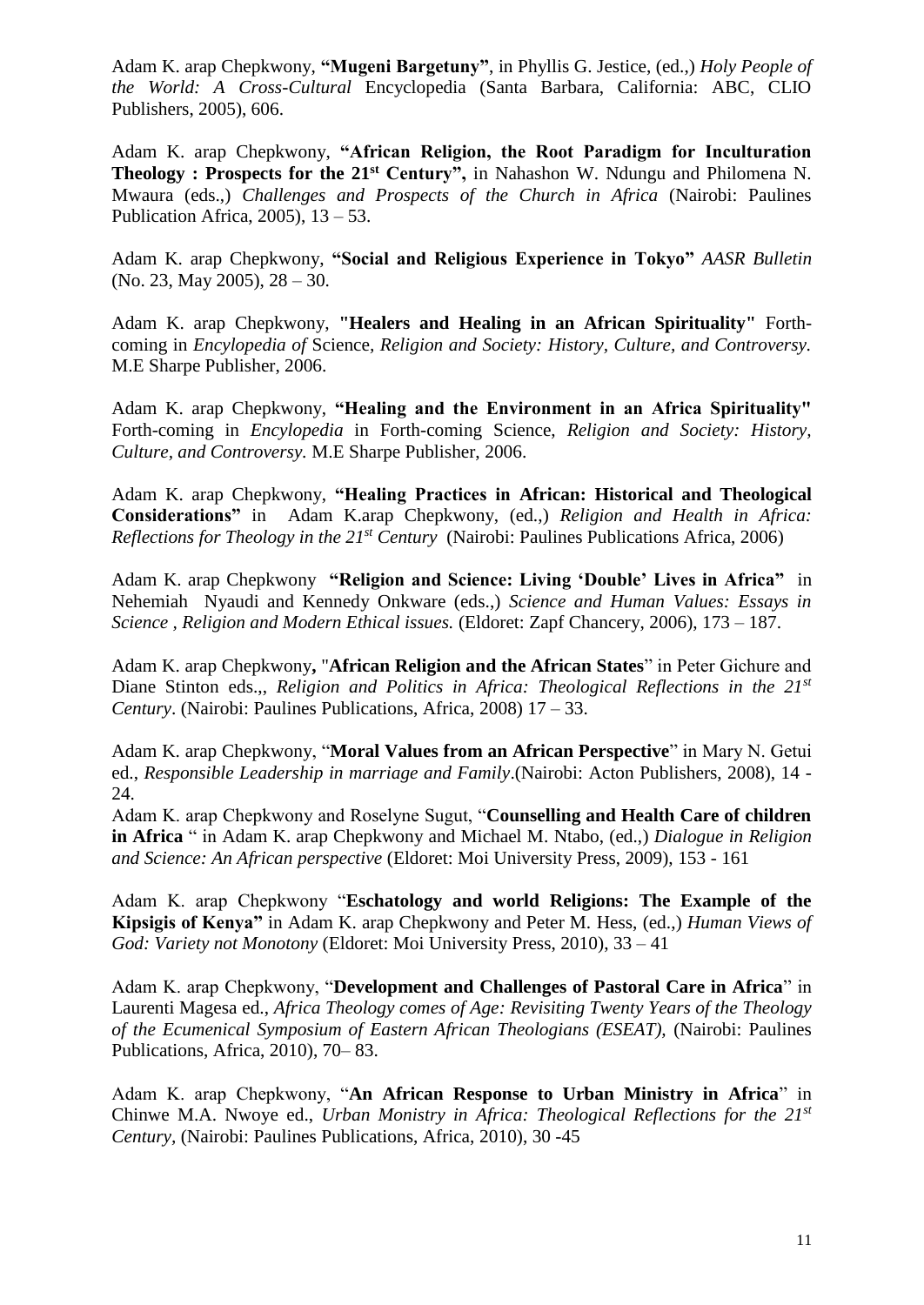Adam K. arap Chepkwony, "**Forgiveness: The Divine Gift of Peace, Reconciliation and Healing"** in Samuel K. Elolia, ed., Religion, Conflict and Democracy in Modern Africa: The Role of Civil Society in Political Engagement (Eugene, Oregon: Wipf and Stock Publishers, 2012), 134 - 150

Adam K. arap Chepkwony, "**Challenges and Prospects of Teaching African Religion in Tertiary Institutions in East Africa"** in Afe Adogame et.al., *African Traditions in the Study of Religions in Africa* (Burlington, VT: Ashgate Publishing Company, 2012), 35 -51

# **Book Reviews**

Adam K. arap Chepkwony, Micheal Olusina Fade**, Power encounters with Powers: Spiritual Warfare in Pagan Cultures,** Christian focus Publication, Fern, Scotland, 2003 in *An Evangelical Christian Journal of Contemporary Mission and Research in Africa, Vol.8,2009, 74 -76.*

Adam K. arap Chepkwony, Emmy Gichinga, **Counselling in An African Context: Counseling Guide,** Nairobi: Gem Counslling services, 2007 in *An Evangelical Christian Journal of Contemporary Mission and Research in Africa, Vol.8, 2009, 74 -76.*

Adam K. arap Chepkwony, *Christianity Politics and Public Life in Kenya* by Paul Gifford. London: Hurst & Company, 2009, in *An Evangelical Christian Journal of Contemporary Mission and Research in Africa, Vol.10, 2011.*

# **PAPERS ACCEPTED FOR PUBLICATION**

**Adam K. arap Chepkwony, "Good Practices of HIV/Aids in rural Setting" Forthcoming June 2011**

# **RESEARCH COMPLETED**

The World Council of Churches Project – Primary Researcher. **"Theology of Life."**  September 1994 to April 1995.

NCCK Project – Primary Researcher **"Ethnic Clashes: A Theological Perspective",** April 1995 – July 1995.

National Council of Churches, Kenya (NCCK) Project – Primary Research, **"Ethnic Clashes: A Historical perspective",** May 1995 – July 1995.

**"African Religion in the Study of Comparative Religion: A Case Study of Kipsigis Religious Practices"**– D.Phil. Thesis, 1997.

**African Traditional Counselling : The Case of the Maasai People of Kenya.** Funded by the Deans Research Funds, Moi Universtity, 2010

# **RESEARCH IN PROGRESS**

- 1. Leadership Crisis in the Church
- 2. Leisure and Spirituality

#### **MEMBERSHIP IN PROFESSIONAL ORGANIZATIONS**